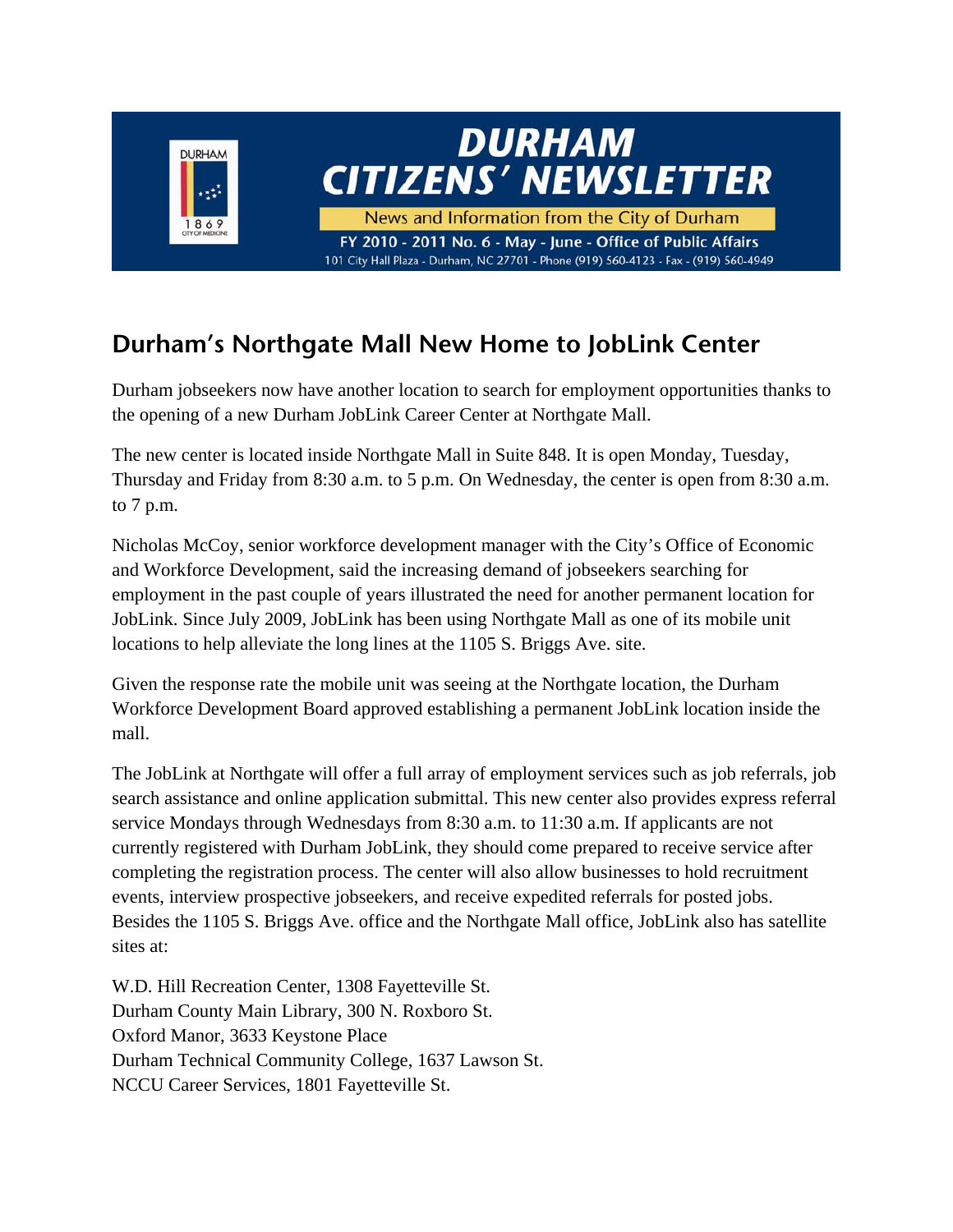CAARE, Inc., 214 Broadway St. Center for Employment Training, 807 E. Main St.

For information, call the JobLink Career Center at (919) 560-6880, ext. 202.

#### **Poster Contest Winners Earn State Honors**

Each year, the City's Department of Water Management sponsors a poster contest in observance of Drinking Water Week. This year's theme was "Catch the Wave of Water Conservation." This year's winning entries were selected from among 135 total entries submitted to the City. Ten area schools participated in the poster contest.

Winning entries in the grades K-2 division were:

- Mukta Dharmapurikar, 1st Grade, Durham Academy First Place
- Sarah Davis, 2nd Grade, Immaculata Catholic School Second Place
- Lahari Vellanki, 2nd Grade, Immaculata Catholic School Third Place

Winning entries in the grades 3-5 division were:

- Hank Kelly, 5th Grade, Montessori Community School First Place
- Sarah Kim, 4th Grade, Durham Academy Second Place
- Shaylen Atma, 4th Grade, Durham Academy Third Place

Winning entries in the grades 6-8 division were:

- Meg Shepherd, 8th Grade, Voyager Academy First Place
- Rachael C.M. Hand, 7th Grade, Trinity School Second Place
- Jordan Mangum, 8th Grade, Voyager Academy Third Place

Winning entries represented Durham in a statewide contest sponsored by the North Carolina Chapter of the American Water Works Association/Water Environment Association. Competing with student-artists from across the state, the following student-artists won at the state level:

State Level K-2 division winner was:

• Mukta Dharmapurikar, 1st Grade, Durham Academy – First Place\

State Level 3-5 division winners were:

- Shaylen Atma, 4th Grade, Durham Academy First Place
- Sarah Kim, 4th Grade, Durham Academy Second Place
- Hank Kelly, 5th Grade, Montessori Community School Third Place\

State Level 6-8 division winners were: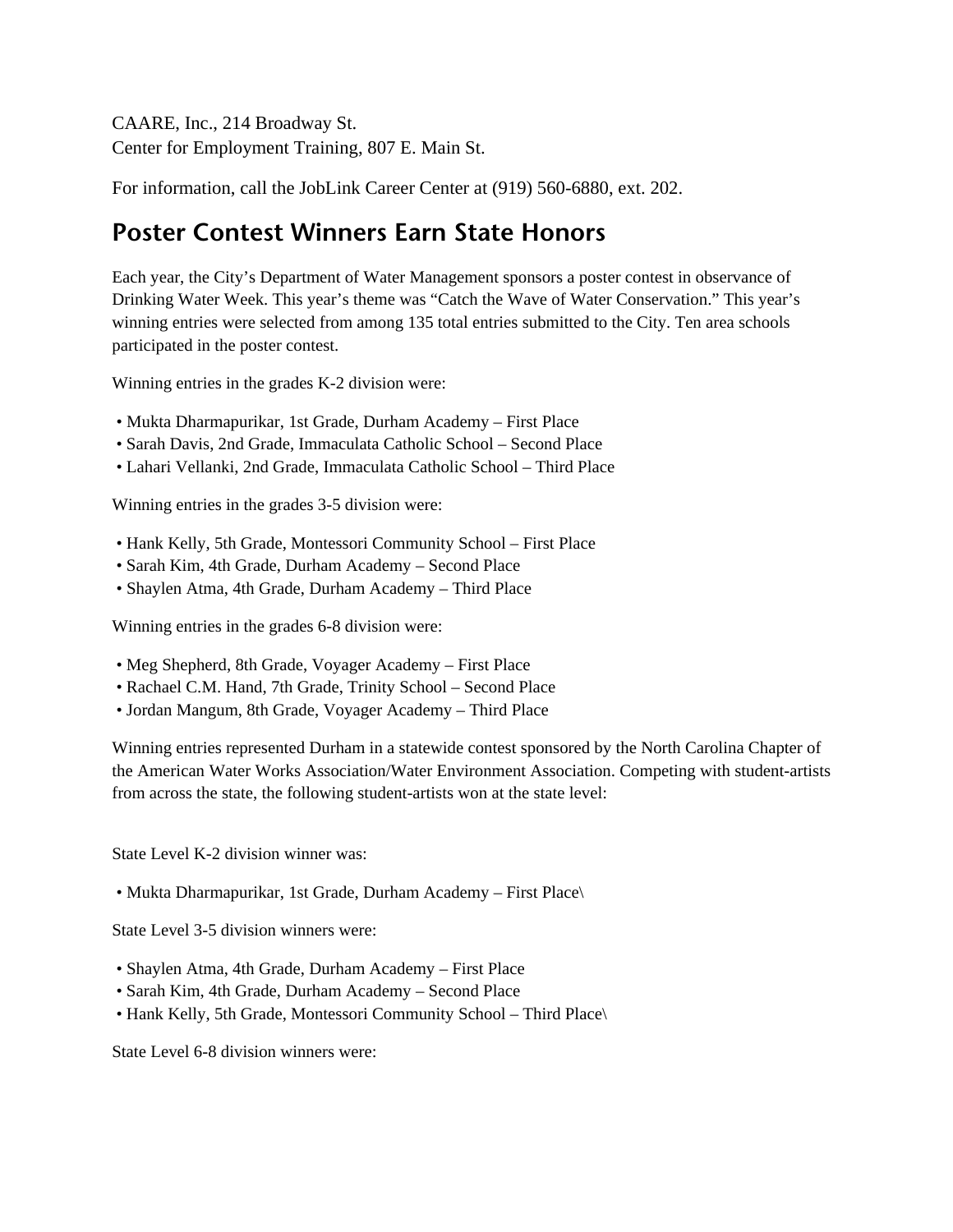- Rachael C.M. Hand, 7th Grade, Trinity School First Place
- Jordan Mangum, 8th Grade, Voyager Academy Second Place
- Meg Shepherd, 8th Grade, Voyager Academy Third Place

The posters can also be viewed online at www.DurhamNC.gov/Departments/WM/PosterContest\_Thumbnails.cfm.

For information about the poster contest, Drinking Water Week, or 111 different ways to save water, visit www.DurhamSavesWater.org or contact the water conservation program staff with the City's Water Management Department at (919) 560-4381.

#### **DPR Third Friday Concert Series**

Durham Parks and Recreation hosts its award-winning Third Friday Concerts Series through October 21. All concerts will be held from 6 p.m. to 8 p.m. outdoors on top of the Durham Centre Plaza parking deck, 200 W. Morgan St. The plaza is located on the corner of Morgan and Morris Streets – across from the Carolina Theatre. The concerts are free and will be held rain or shine. There is a music style for everyone. Food vendors will be on hand. For information call (919) 560-4355 or visit www.DPRPlayMore.org.

#### **8th Annual Warehouse Blues 2011**

Got the blues? If so, make plans to attend the 8th Annual Warehouse Blues Series. The concerts will be held on Fridays from 6 p.m. to 8 p.m. at Durham Central Park, 502 Foster St. The series will include four concerts from July 22 - August 12. The concerts are free and family friendly. Bring your lawn chair, have a picnic and enjoy the blues! Coolers are allowed but alcohol is not permitted. For information call (919) 560-4355 or visit www.DPRPlayMore.org.

#### **Celebrate July 4th With The Durham Bulls and DPR**

Celebrate July 4th with the Durham Bulls and DPR. Game time on Monday, July 4, will be 6:05 p.m. and gates will open for general admission at the end of the 7th inning. Attend the game or just come for the fireworks. Tickets are required for the game. To purchase a ticket, visit www.durhambulls.com. For details call (919) 560-4355 or visit www.DPRPlayMore.org.

#### **Bull City Connector Linking Downtown, Campus Connections**

Park your car and let the Bull City Connector take you where you want to go! It's a convenient, fare-free,

and frequent bus service connecting visitors, business travelers, students, and downtown workers to key destinations in and around Durham, including Duke University, Durham's historic downtown, Ninth Street and Golden Belt. Whether you're looking for dining, entertainment or conducting business, this environment friendly bus service offers an alternative way to get to where you're going. For information and a route map, visit http://www.bullcityconnector.org.